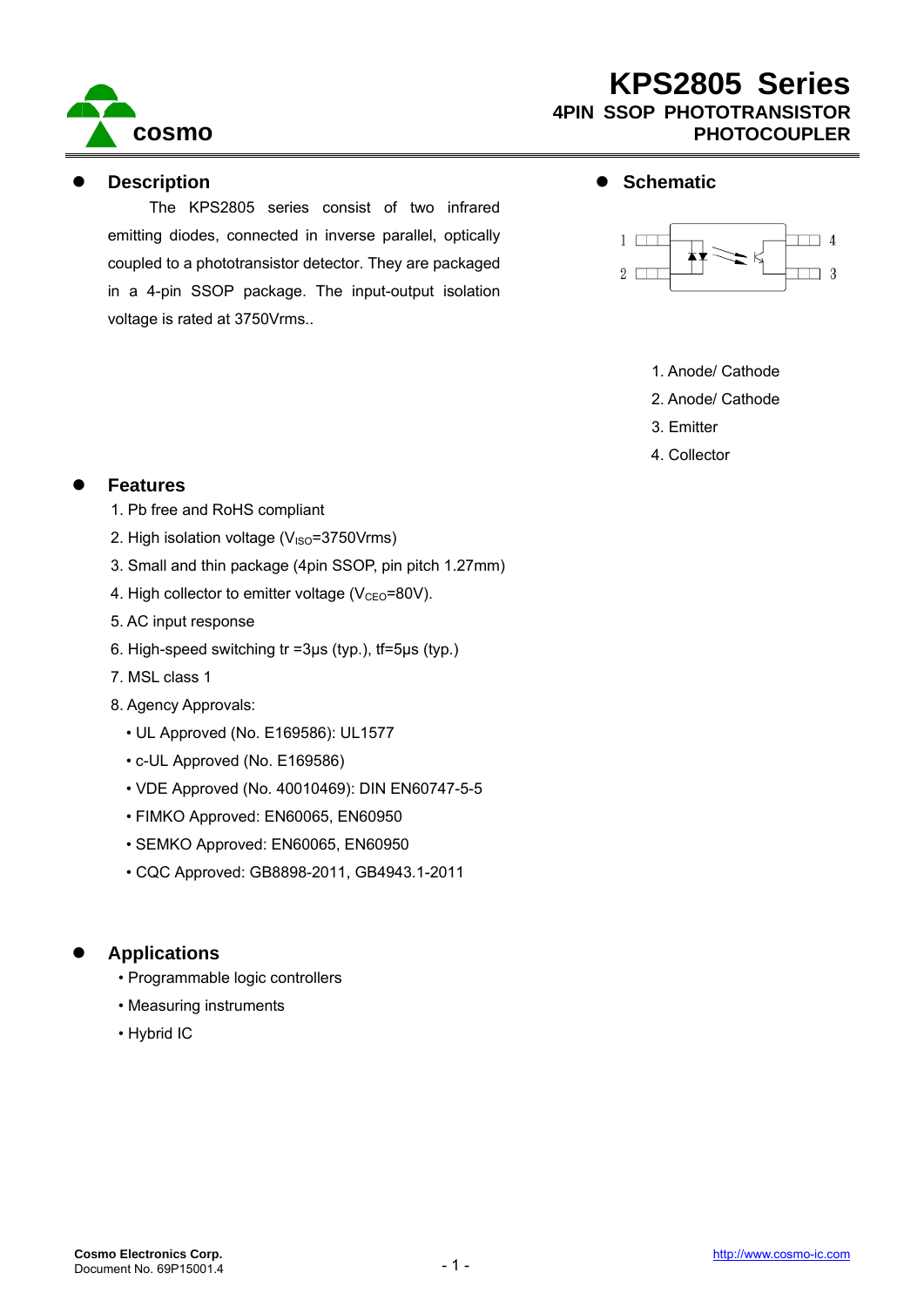

### **Outside Dimension Outside Dimension**





TOLERANCE : ±0.2mm

## **Device Marking**



#### **Notes:**

2805 YWW Y: Year code / WW: Week code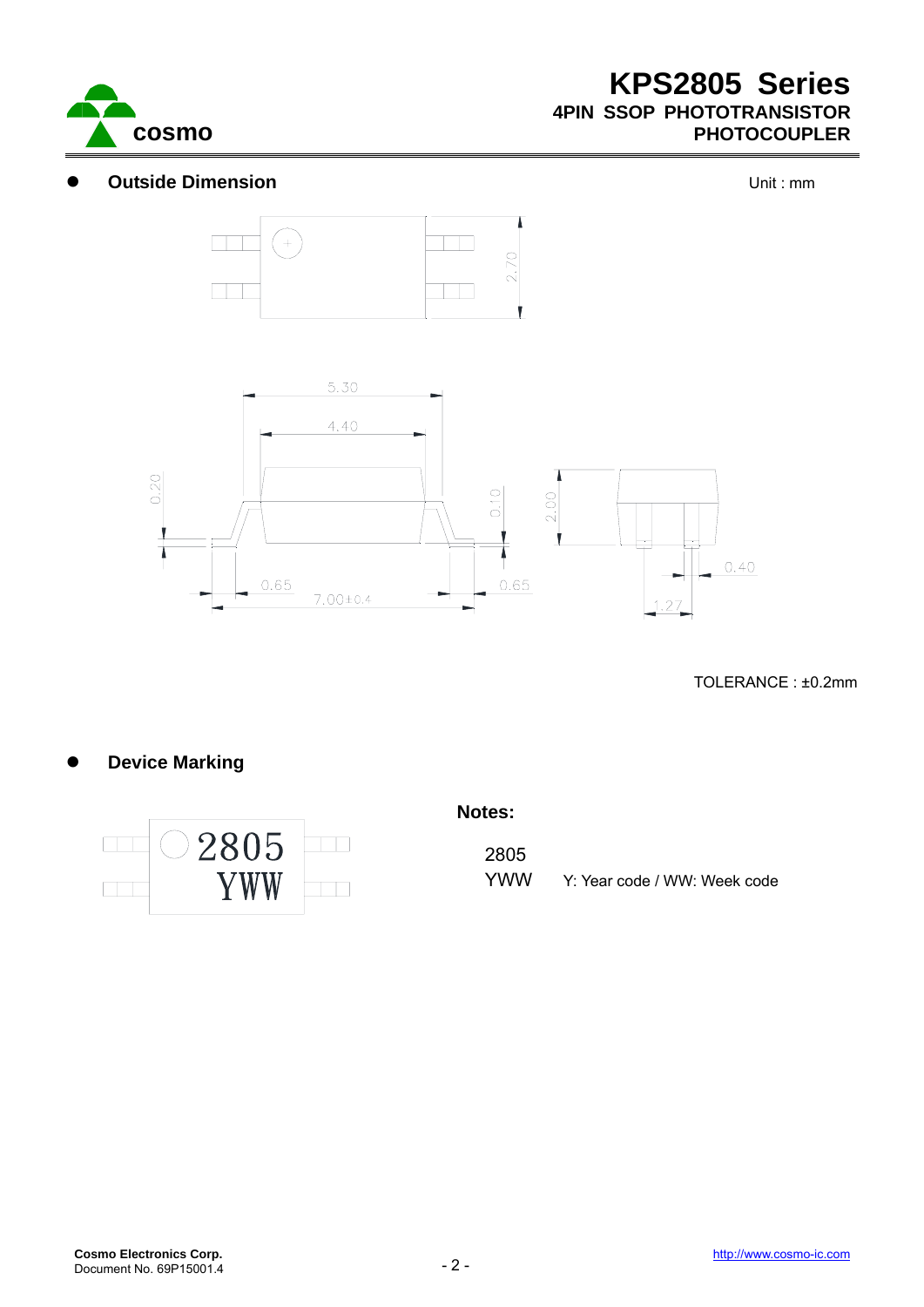

| $\bullet$ | <b>Absolute Maximum Ratings</b><br>$(Ta=25^{\circ}C)$ |                  |                 |                      |  |  |  |
|-----------|-------------------------------------------------------|------------------|-----------------|----------------------|--|--|--|
|           | <b>Parameter</b>                                      | Symbol           | Rating          | Unit                 |  |  |  |
|           | Forward current                                       | IF.              | ±50             | mA                   |  |  |  |
| Input     | Peak forward current(*1)                              | $I_{FP}$         | ±1              | A                    |  |  |  |
|           | Power dissipation                                     | $P_D$            | 60              | mW                   |  |  |  |
|           | Power dissipation derating                            | $P_D/C$          | 0.6             | mW/C                 |  |  |  |
|           | Collector-Emitter voltage                             | $V_{CEO}$        | 80              | $\vee$               |  |  |  |
|           | Emitter-Collector voltage                             | V <sub>ECO</sub> | 6               | $\vee$               |  |  |  |
| Output    | Collector current                                     | $I_{\rm C}$      | 50              | mA                   |  |  |  |
|           | Collector power dissipation                           | $P_{C}$          | 160             | mW                   |  |  |  |
|           | Collector power dissipation derating                  | $P_C$ / $C$      | 1.2             | mW/C                 |  |  |  |
|           | Isolation voltage 1 minute(*2)                        | Viso             | 3750            | <b>Vrms</b>          |  |  |  |
|           | Operating temperature                                 | Topr             | $-55$ to $+115$ | $\mathrm{C}^{\circ}$ |  |  |  |

\*1 PW=100μs,Duty Cycle=1%.

\*2 AC voltage for 1minute at T =25℃,RH=60% between input and output.

#### z **Electro-optical Characteristics** (Ta=25℃)

| Lictul - optical Undiactoristics |                                                |                  |                                                         |             |                          |                          | ( ia−∠J ∪ <i>)</i> |  |
|----------------------------------|------------------------------------------------|------------------|---------------------------------------------------------|-------------|--------------------------|--------------------------|--------------------|--|
| <b>Parameter</b>                 |                                                | Symbol           | <b>Conditions</b>                                       | Min.        | Typ.                     | Max. Unit                |                    |  |
| Input                            | Forward voltage                                | $V_F$            | $I_F = \pm 5mA$                                         |             | 1.1                      | 1.4                      | $\vee$             |  |
|                                  | Terminal capacitance                           | Ct               | $V=0$ , $f=1MHz$                                        |             | 60                       | $\overline{\phantom{m}}$ | pF                 |  |
|                                  | Output Collector dark current                  | $I_{\text{CEO}}$ | VCE=80V, IF=0mA                                         |             | $\overline{\phantom{m}}$ | 100                      | nA                 |  |
| Transfer<br>charac-              | Current transfer ratio                         | <b>CTR</b>       | I <sub>F</sub> =±5mA, V <sub>CE</sub> =5V               | 50          | $\overline{\phantom{a}}$ | 600                      | $\frac{0}{0}$      |  |
|                                  | CTR ratio*1                                    |                  | $CTR1/CTR2$ <sub><math> I_F=5mA, V_{CE}=5V</math></sub> | 0.3         | 1.0                      | 3.0                      |                    |  |
|                                  | <b>Collector-Emitter saturation</b><br>voltage | VCE(sat)         | I <sub>F</sub> =±10mA, Ic=2mA                           |             | -                        | 0.3                      | $\vee$             |  |
|                                  | teristics Isolation resistance                 | Riso             | DC500V                                                  | $5x10^{10}$ | $10^{11}$                |                          | $\Omega$           |  |
|                                  | Floating capacitance                           | Cf               | $V=0$ , $f=1$ MHz                                       |             | 0.4                      | $\overline{\phantom{a}}$ | pF                 |  |
|                                  | Response time (Rise) (*3)                      | tr               | Vce=5V,lc=2mA,R <sub>i</sub> =100 $\Omega$              |             | 3                        | 18                       | μs                 |  |
|                                  | Response time (Fall) (*3)                      | tf               |                                                         |             | 5                        | 18                       | μs                 |  |

Storage temperature Tstg | 35 to +125 ℃

\*3 Test Circuit for Switching Time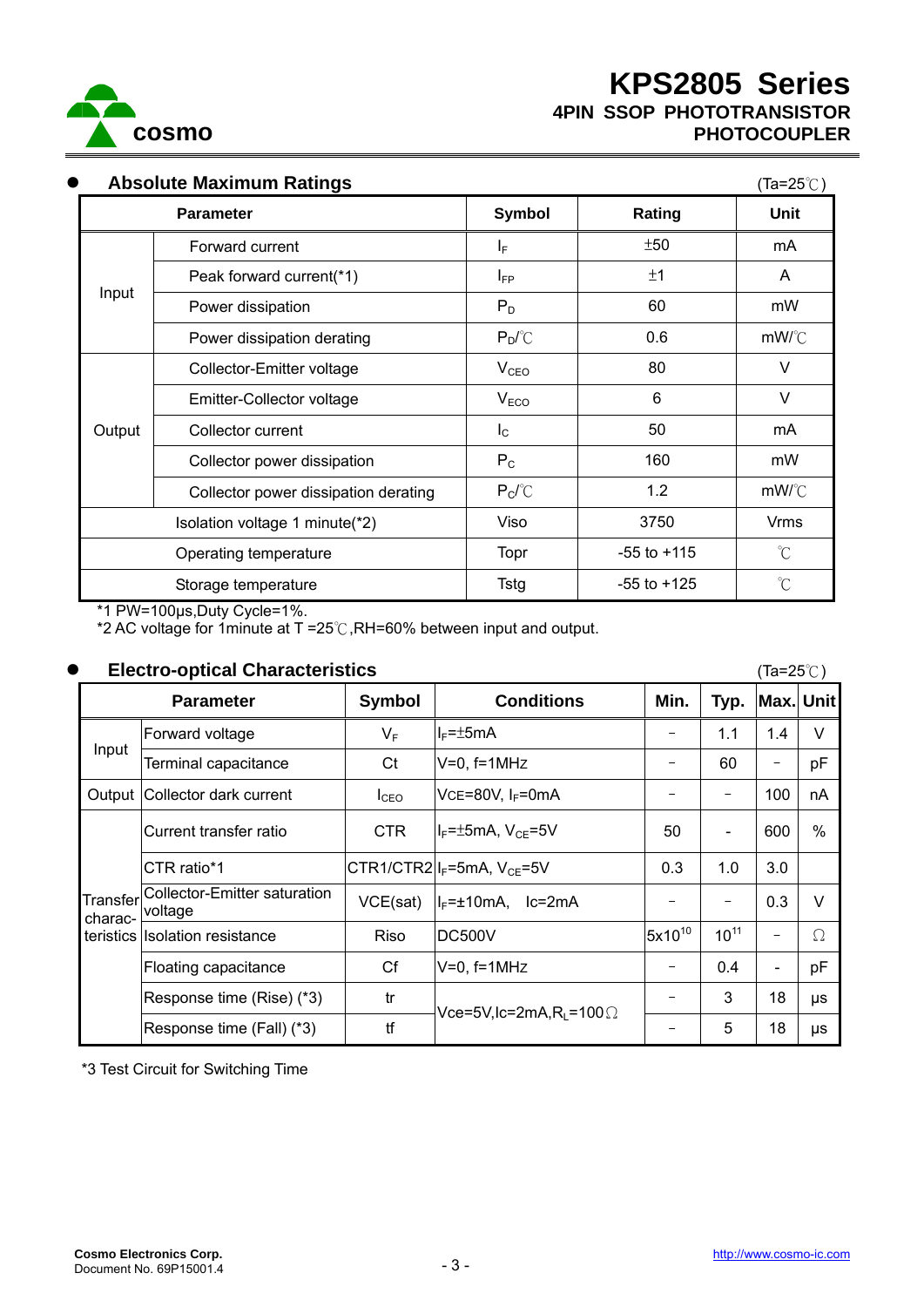

## **Fig.1 Current Transfer Ratio vs. Forward Current**



Forward Current  $I_F$  (mA)

## **Fig.3 Collector Dark Current vs. Ambient Temperature**



## **Fig.5 Forward Current vs. Forward Voltage**



## **Classification table of current transfer ratio is shown below.**

| <b>CTR Rank.</b> | CTR $( %)$ |
|------------------|------------|
| <b>KPS28050E</b> | 50 TO 600  |
| KPS28050C        | 200 TO 400 |

## **Fig.2 Collector Power Dissipation vs. Ambient Temperature**



Ambient Temperature Ta (°C) Ambient Temperature Ta (°C)

## **Fig.4 Forward Current vs. Ambient Temperature**

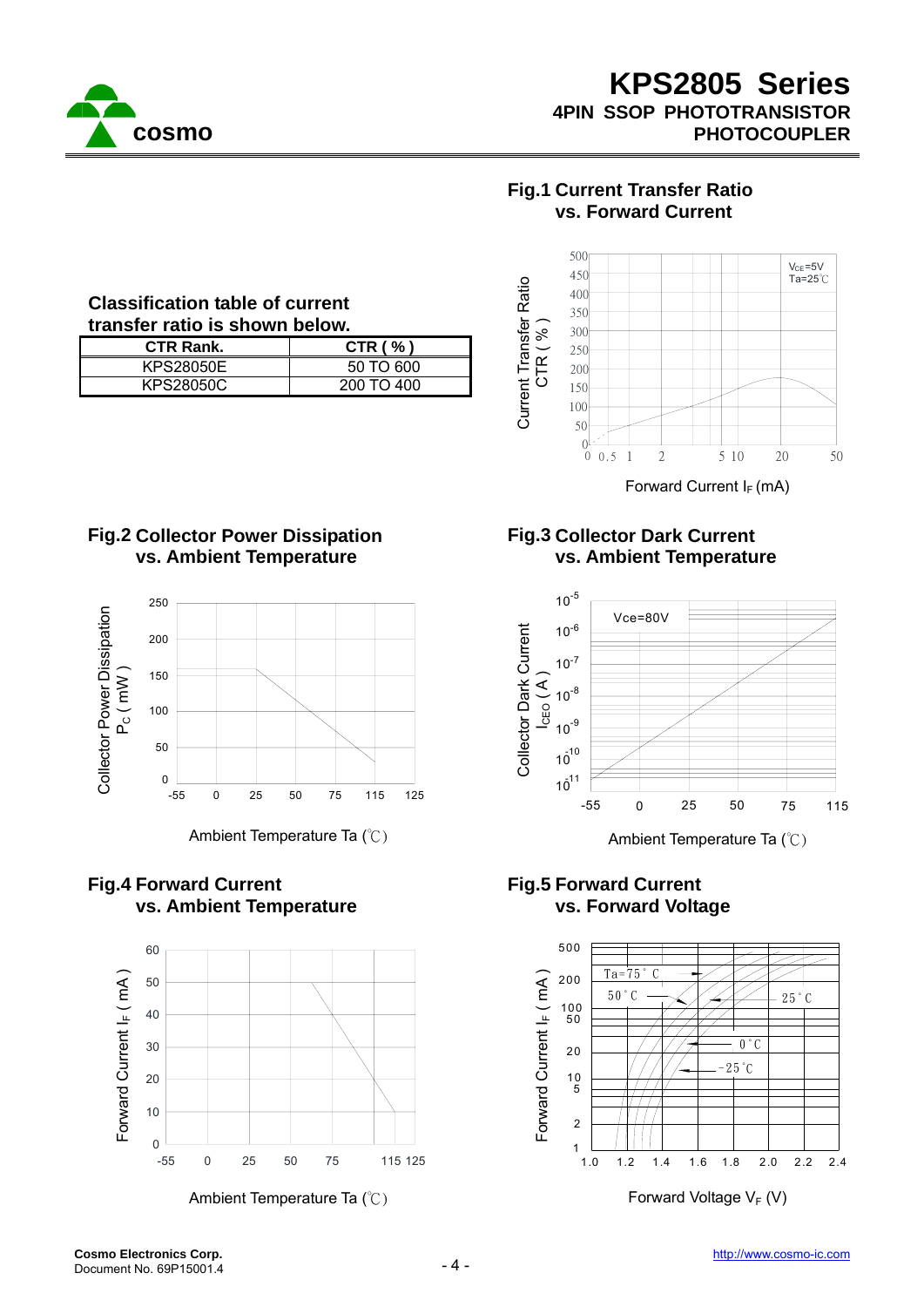



## **Fig.6 Collector Current vs. Collector-Emitter Voltage**



0 1 2 8

3 4 5 6 7

9



### **Fig.10 Response Time (Rise) vs. Load Resistance**



## **Fig.7 Relative Current Transfer Ratio vs. Ambient Temperature**



Collector-Emitter Voltage V<sub>CE</sub> (V) Ambient Temperature Ta (°C)

## **Fig.9 Collector-Emitter Saturation Voltage vs. Forward Current**



## **Fig.11 Response Time (Fall) vs. Load Resistance**

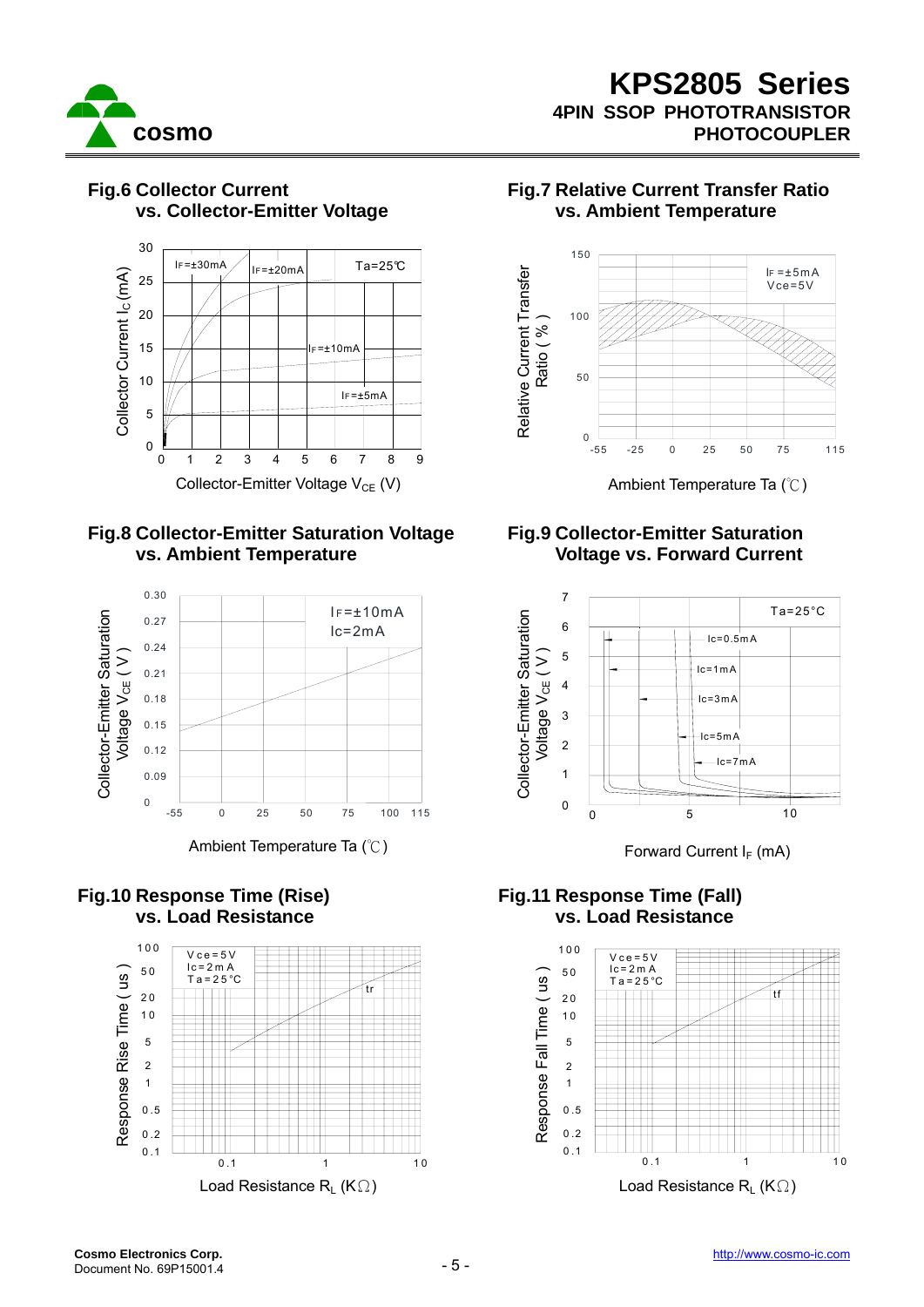

## **• Test Circuit for Response Time**

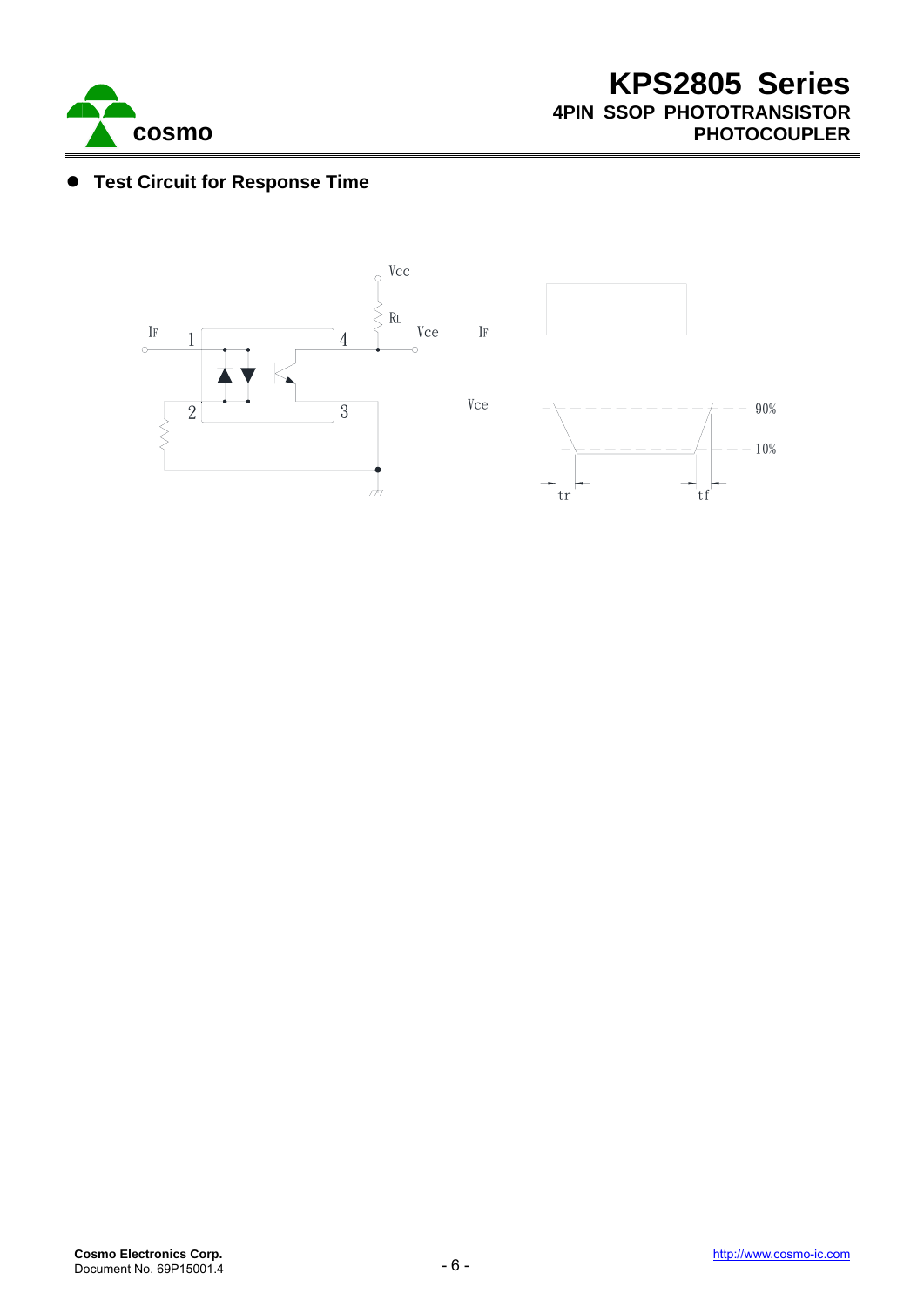

## z **Recommended Soldering Conditions**

#### **(a) Infrared reflow soldering**:

**Peak reflow soldering:** Time of peak reflow temperature: Time of temperature higher than 230℃: Time to preheat temperature from 180~190℃: Time(s) of reflow: Flux: 260℃ or below (package surface temperature) 10 sec 30-60 sec 60-120 sec Two Rosin flux containing small amount of chlorine (The flux with a maximum chlorine content of 0.2 Wt% is

recommended.)

### **Recommended Temperature Profile of Infrared Reflow**



#### **(b) Wave soldering**:

- Temperature:
- $\blacksquare$  Time:
	- Preheating conditions:
- Time(s) of reflow:
- Flux:
- 260℃ or below (molten solder temperature)
- 10 seconds or less
	- 120℃ or below (package surface temperature)
		-
- 
- One
- Rosin flux containing small amount of chlorine (The flux with a maximum chlorine content of 0.2 Wt% is recommended.)

#### **(c) Cautions**:

■ Fluxes: a section of a Avoid removing the residual flux with freon-based and chlorine-based cleaning solvent.

Avoid shorting between portion of frame and leads.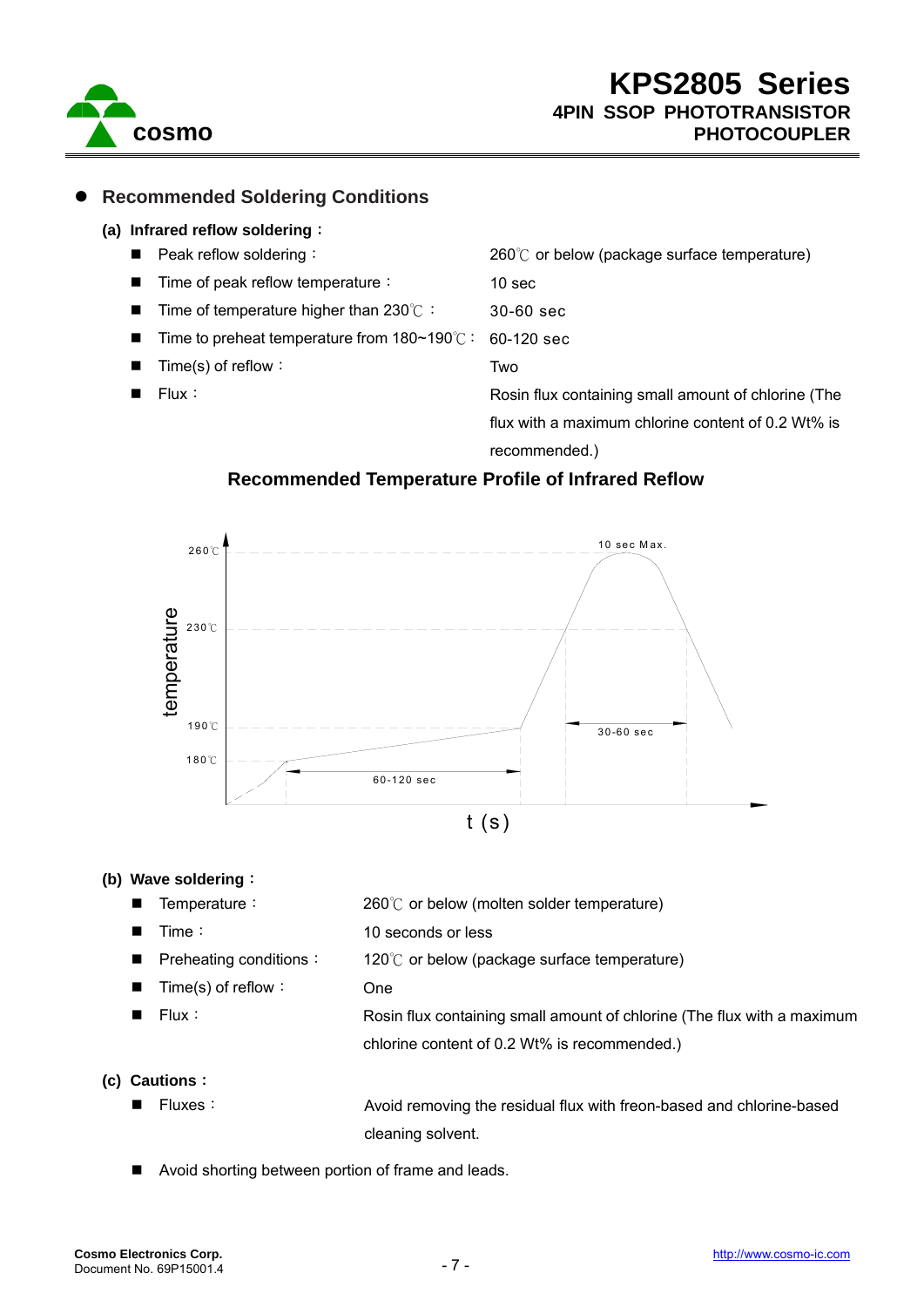

**Numbering System** 

# **KPS2805 Y (Z)**

#### **Notes:**

KPS2805 = Part No.

- $Y = CTR$  rank option  $(C \cdot E)$
- $Z$  = Tape and reel option (TLD  $\cdot$  TRU)

| <b>Option</b> | <b>Description</b>     | <b>Packing quantity</b> |  |
|---------------|------------------------|-------------------------|--|
| <b>TLD</b>    | TLD tape & reel option | 3000 units per reel     |  |
| <b>TRU</b>    | TRU tape & reel option | 3000 units per reel     |  |

## **Recommended Pad Layout for Surface Mount Lead Form**



Unit : mm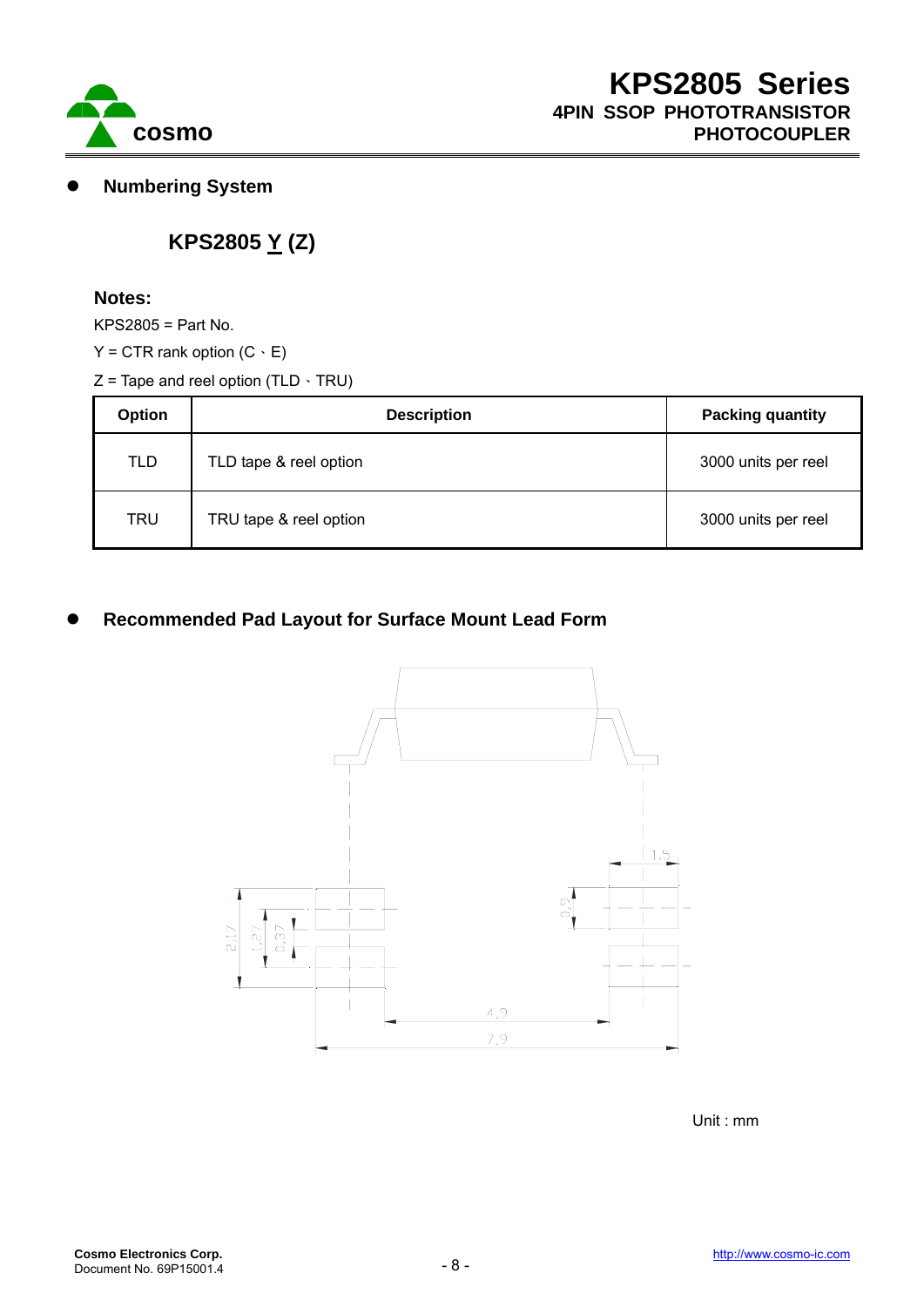

# z **4-pin SSOP Carrier Tape & Reel**